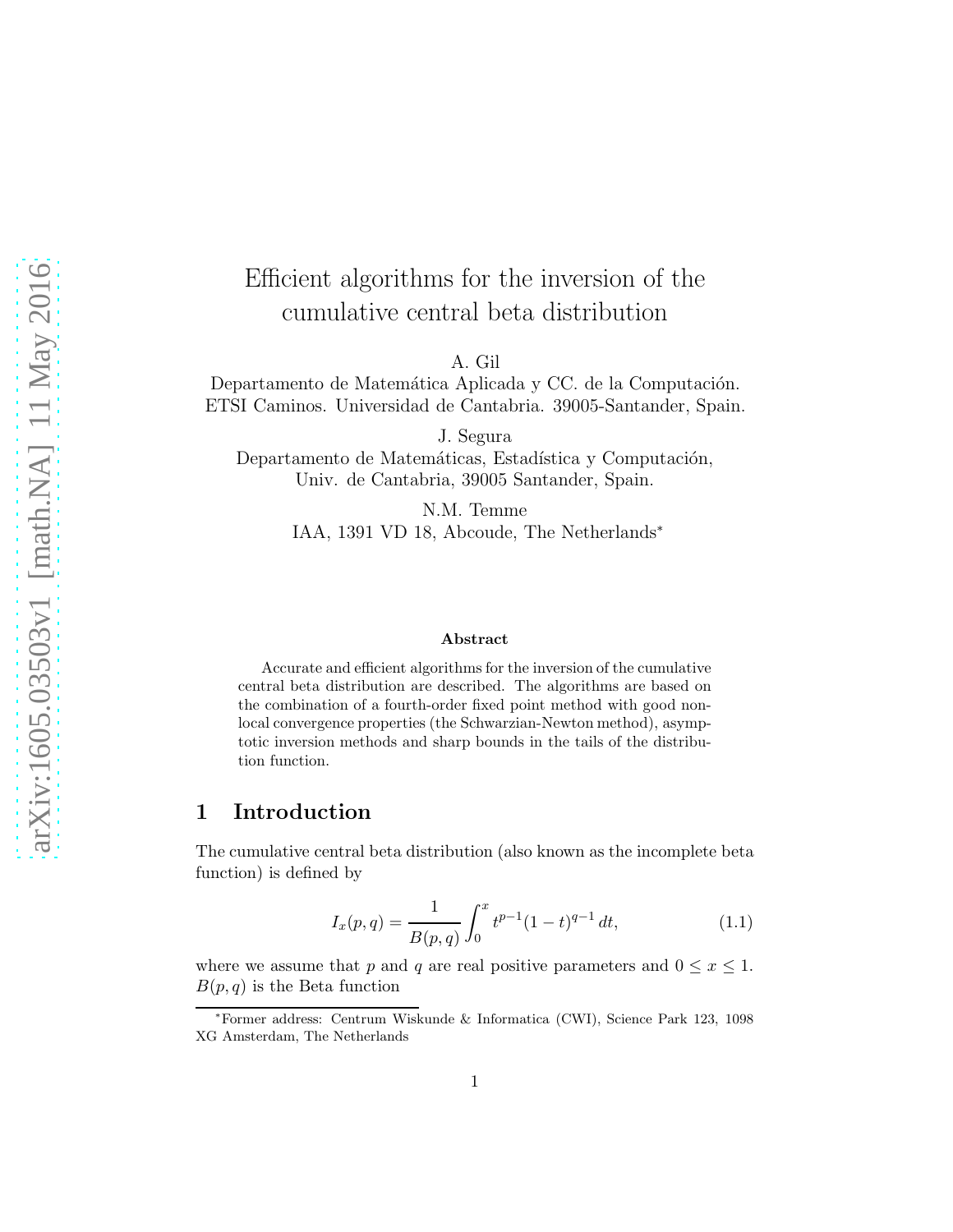$$
B(p,q) = \frac{\Gamma(p)\Gamma(q)}{\Gamma(p+q)}.
$$
\n(1.2)

From the integral representation in [\(1.1\)](#page-0-0) it is easy to check the following relation:

<span id="page-1-1"></span>
$$
I_x(p,q) = 1 - I_{1-x}(q,p). \tag{1.3}
$$

In this paper we describe algorithms for solving the equation

<span id="page-1-0"></span>
$$
I_x(p,q) = \alpha, \ 0 < \alpha < 1,\tag{1.4}
$$

with  $p, q$  given fixed real positive values. In statistical terms, we are computing the quantile function for  $I_x(p,q)$ .

The beta distribution ia a standard and widely used statistical distribution which has as particular cases other important distributions like the Student's distribution, the F-distribution and the binomial distribution. Therefore, the computational schemes for inverting the central beta distribution can be used to compute percentiles for other distributions related to the beta. For an example for the F-distribution see [\[1\]](#page-17-0).

The quantile function is useful, for instance, for the generation of random variables following the beta distribution density. In some Monte Carlo simulations the generation of such random variables are required and a massive number of inversions of the beta cumulative distribution are needed. Therefore, it is important to construct methods as reliable and efficient as possible.

Existing algorithms use some simple initial approximations which are improved by iterating with the Newton method. In particular, this is the approach used in the inversion method of the statistical software package R, which is based on the algorithm of [\[9\]](#page-18-0) and the succesive improvements and corrections [\[4,](#page-17-1) [2,](#page-17-2) [3\]](#page-17-3). In [\[9\]](#page-18-0), a simple approximation is used in terms of the error function together with two additional starting value approximations for the tails; these initial values are refined by the Newton iteration. As discussed in [\[4,](#page-17-1) [2\]](#page-17-2), the Newton method needs some modification to ensure convergence inside the interval  $[0, 1]$ , and further tuning of the Newton method has been considered in recent versions of this algorithm for  $\bf{R}$  (but some convergence problem still remain in the present version, as we later discuss).

In this paper the methods for the computation of the inversion of the cumulative beta distribution are improved in several directions. In the first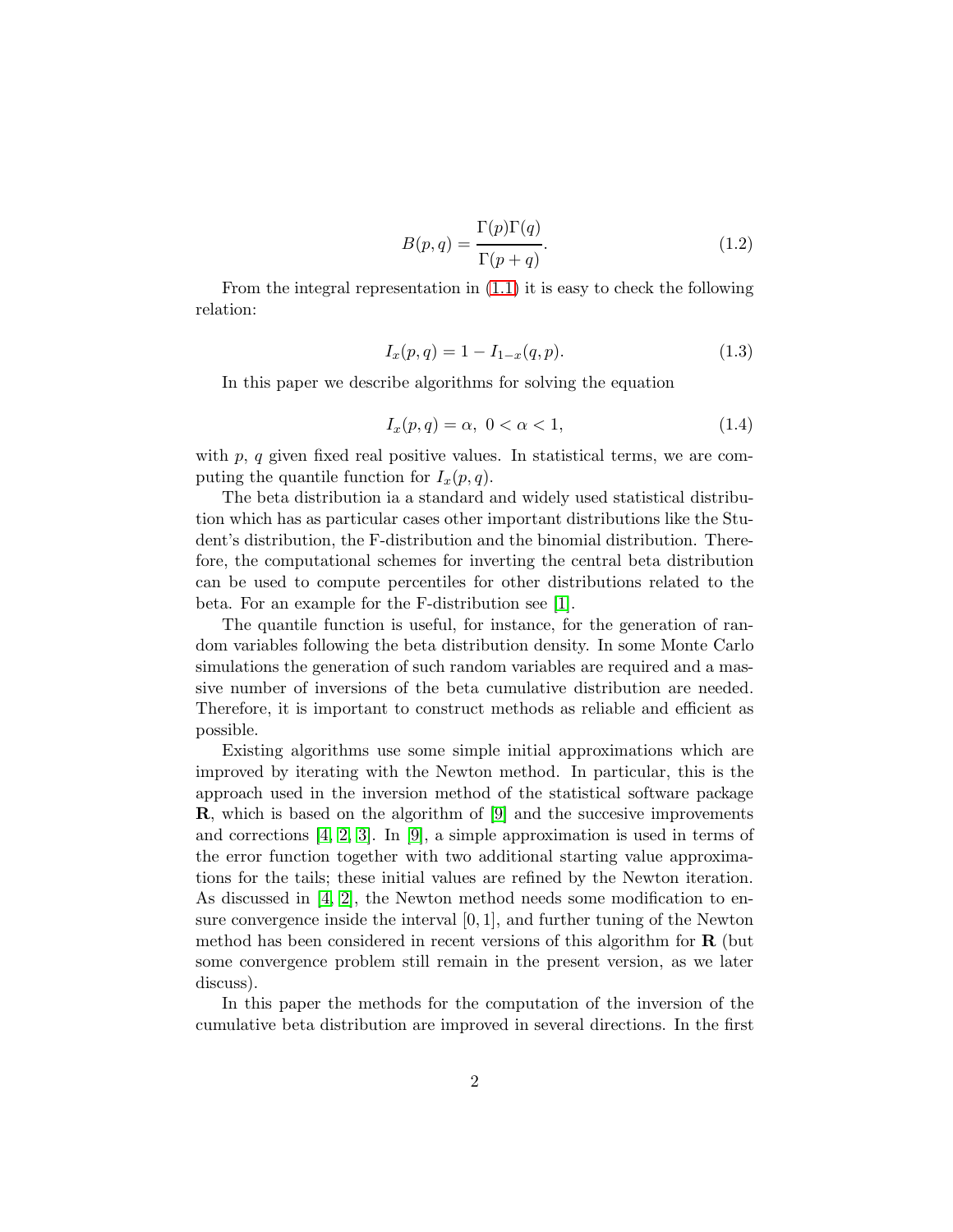place, we introduce the Schwarzian-Newton method (SNM) as alternative to Newton's method (NM). With respect to Newton's method the SNM has the advantage of having order of convergence four instead of two. In addition, as explained in [\[10\]](#page-18-1), the SNM has good non-local properties for this type of functions and it is possible to build an algorithm with certified convergence. In the second place, we analyze initial value approximations (much sharper than those given in [\[9\]](#page-18-0)) in terms of asymptotic approximations for large values of  $p$  and/or  $q$ , but which also give accurate values for moderate values; these approximations are given in terms of inverse error functions or theinverse gamma distribution  $(12)$ ,  $[6, §10.5.2]$ ,  $[13, §42.3]$ ). We also provide improved approximations for the tails obtained from the sharp bounds described in [\[11\]](#page-18-4).

An additional direction of improvement of the algorithms is in the selection of the methods of computation of the beta distribution, which are needed in the application of iterative methods (with Newton, SNM or any other choice). This is not discussed in this paper, and we leave this topic for future research. A relatively recent algorithm was given in [\[5\]](#page-17-5).

### 2 Methods of computation

We next describe the methods of computation used in the algorithms. First we describe the SNM method, and discuss how a standalone algorithm with certified convergence can be built with this method, provided an accurate method of computation of the beta distribution is available. In the second place we describe the methods for estimating the quantile function based on asymptotics for large  $p$  and/or  $q$ . Finally, we describe sharp upper and lower bounds for the tails that can be used for solving the problem [\(1.4\)](#page-1-0) for  $\alpha$  close to zero or 1.

#### <span id="page-2-0"></span>2.1 Schwarzian-Newton method

The Schwarzian-Newton method (SNM) is a fourth order fixed point method with good non-local convergence properties for solving nonlinear equations  $f(x) = 0$  [\[10\]](#page-18-1). The SNM has Halley's method as limit when the Schwarzian derivative of the function  $f(x)$  tends to zero.

Given a function  $f(x)$  with positive derivative (in our case  $f(x) =$  $I_x(p,q) - \alpha$ , it is easy to prove that  $\Phi(x) = f(x)/\sqrt{f'(x)}$  satisfies the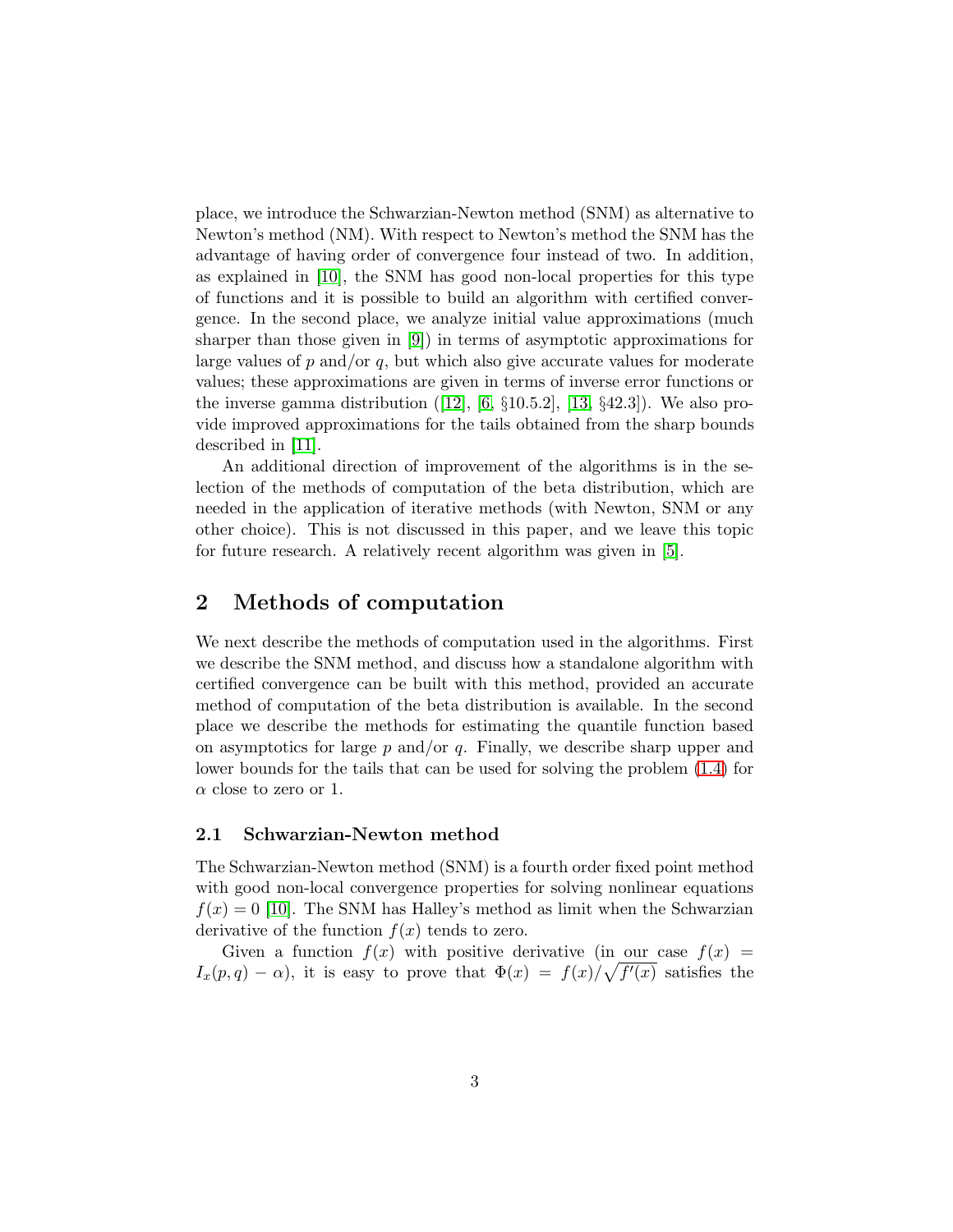differential equation

$$
\Phi''(x) + \Omega(x)\Phi(x) = 0, \ \Omega = \frac{1}{2}\{f, x\},\tag{2.1}
$$

where  $\{f, x\}$  is the Schwarzian derivative of  $f(x)$  with respect to x:

$$
\{f, x\} = \frac{f'''}{f'} - \frac{3}{2} \left(\frac{f''}{f'}\right)^2.
$$
 (2.2)

The SNM is obtained from the approximate integration of the Riccati equation  $h'(x) = 1 + \Omega(x)h(x)^2$ ,  $h(x) = \Phi(x)/\Phi'(x)$  under the assumption that  $\Omega(x)$  is approximately constant. In the case of negative Schwarzian derivative (which will be the case for the beta distribution) the iteration function can be written as:

<span id="page-3-1"></span>
$$
g(x) = x - \frac{1}{\sqrt{|\Omega|}} \operatorname{arctanh}\left(\sqrt{|\Omega|}h(x)\right). \tag{2.3}
$$

We discuss two implementations: a direct implementation, which gives a convergent algorithm for  $p, q > 1$  and an implementation with an exponential change of variables, which is more easy to handle for the rest of cases.

#### 2.1.1 The direct implementation

It is proved in [\[10\]](#page-18-1) that if  $\Omega(x)$  has one and only one extremum at  $x_e \in I$ and it is a maximum, then if  $\Omega < 0$  the SNM converges monotonically to the root of  $f(x)$  in I starting from  $x_0 = x_e$ . We will use this result for the cumulative central beta distribution, when the parameters  $p$  and  $q$  are larger than 1. In this case, the function  $\Omega(x)$  (the Schwarzian derivative of  $f(x)$ ) with a factor  $1/2$ ) is given by

<span id="page-3-0"></span>
$$
\Omega(x) = \frac{(p-1)(q-1)}{2x(1-x)} - \frac{1}{4} \frac{p^2 - 1}{x^2} - \frac{1}{4} \frac{q^2 - 1}{(1-x)^2}.
$$
 (2.4)

It is possible to show that for  $p > 1$  and  $q > 1$ , the function  $\Omega(x)$  in [\(2.4\)](#page-3-0) is negative in  $(0, 1)$  and has only one extremum (which is a maximum) in that interval. The extremum of  $\Omega(x)$  is at

$$
x_e = \frac{1}{3\Delta^{1/3}} \frac{(3pq + 3p^2 + 6p)\Delta^{1/3} - \Delta^{2/3} + 3pq\left((p+q)^2 + 8(p+q) + 12\right)}{(p+q)^2 + 2(p+q)},\tag{2.5}
$$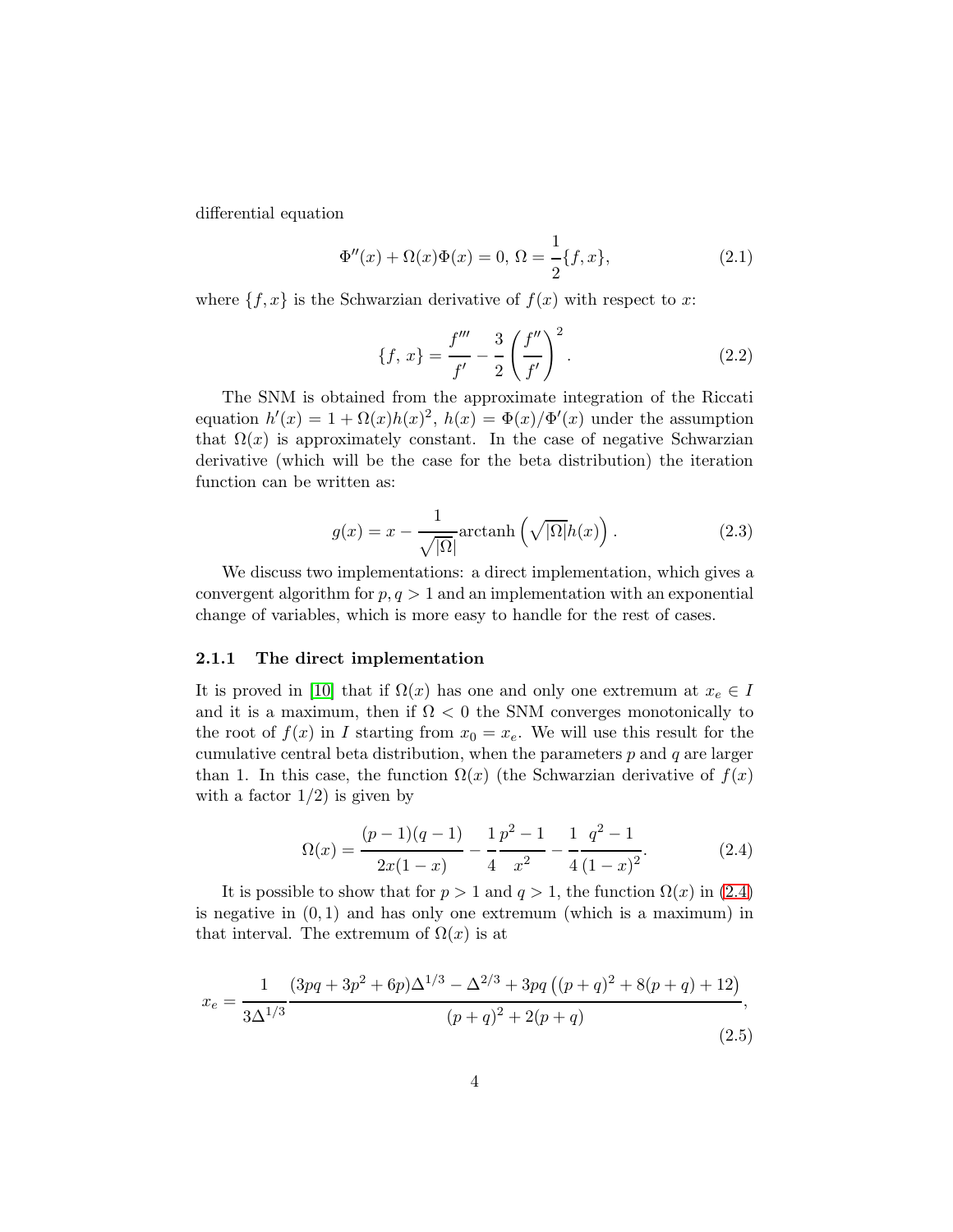where

$$
\Delta = pq\left\{108(p-q)(p+q+1)+27(p^2q+p^3-q^2p-q^3)+3\sqrt{3}(p+q)\newline (p+q+2)\sqrt{(p+q+2)(27q+54+q^2p+18pq+27p+p^2q)}\right\}.
$$

Then, the fixed point method is  $(2.3)$  with  $\Omega(x)$  given by  $(2.4)$  and

 $\delta$  /

$$
h(x) = \frac{f(x)}{\frac{1}{2} \left( -\frac{p-1}{x} + \frac{q-1}{1-x} \right) f(x) + \frac{x^{p-1}(1-x)^{q-1}}{B(p,q)}},
$$

where  $f(x) = I_x(p,q) - \alpha$ .

#### 2.1.2 The exponential implementation

When p and/or q are smaller than 1, it is possible to make a change of variables in order to obtain a negative Schwarzian derivative and simpler monotonicity properties. In particular, with the change of variables

$$
z(x) = \log\left(\frac{x}{1-x}\right),\tag{2.6}
$$

we obtain that  $\Phi(z) = f(z)/\sqrt{\dot{f}(z)}$  (where the dot represents the derivative with respect to z) satisfies  $\ddot{\Phi}(z) + \Omega(z)\Phi(z) = 0$ , where

$$
\Omega(z) = \frac{1}{4} \left( -(p+q)(p+q-2)x^2(z) + 2(p+q)(p-1)x(z) - p^2 \right). \tag{2.7}
$$

The function  $\Omega(z)$  has its extremum at  $z_e = \log(x_e/(1-x_e))$ ,  $x_e =$  $(p-1)/(p+q-2)$ . When p and/or q smaller than 1,  $\Omega(z)$  can be either be monotonic or it can have a minimum. Convergence of the SNM can be guar-anteed, in this case, using the following results [\[10\]](#page-18-1): a) if  $\Omega(z)$  is negative and decreasing in the interval  $I = [a, \alpha]$ , then the SNM converges monotonically to  $\alpha$  for any starting value  $z_0 \in [a, \alpha]$ ; b) if  $\Omega(z)$  is negative and increasing in the interval  $I = [\alpha, b]$ , then the SNM converges monotonically to  $\alpha$  for any starting value  $z_0 \in [\alpha, b]$ .

The case  $p = q = 1$  is of course trivial. Apart from this, there are three different cases to be considered:

a)  $p \leq 1, q > 1$ : the function  $\Omega(z)$  is decreasing. In this case, the SNM uses as starting point a large negative value (in the z variable).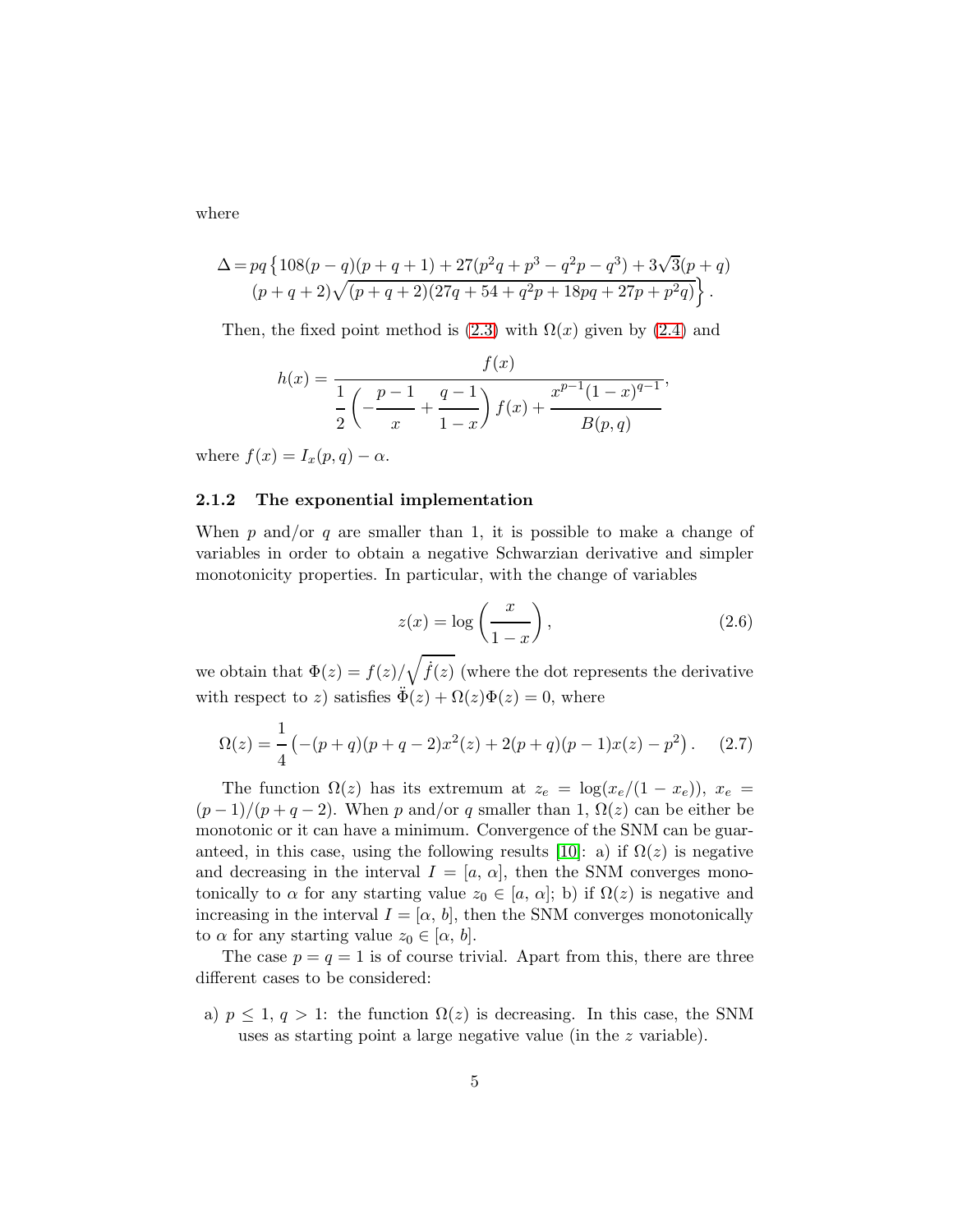- b)  $p > 1, q \leq 1$ : the function  $\Omega(z)$  is increasing. In this case, the SNM uses as starting point a large positive value (in the z variable).
- c)  $p < 1, q < 1$ : the extremum of  $\Omega(z)$  at  $z_e$  is reached and it is a minimum. In this case, we use the sign of the function  $h(z)$  at  $z_e$  to select a subinterval for application of the SNM, according to the previous results. The function  $h(z)$  is given by

$$
h(z) = \frac{f(x(z))}{-\frac{1}{2}\frac{p - q e^z}{1 + e^z}f(x(z)) + \frac{e^{zp}}{B(p, q)(1 + e^z)^{p+q}}}. \tag{2.8}
$$

When this sign is negative, the SNM uses a large positive value (in the z variable), otherwise the SNM uses a large negative value.

Once the SNM is applied to find the root  $z_r$  in the z-variable, the corresponding x-value will be given by  $x_r = \frac{e^{z_r}}{1 + \epsilon}$  $\frac{c}{1+e^{z_r}}$ .

#### 2.1.3 Discussion

We have constructed two methods of order four which are proven to converge with certainty for the initial values prescribed. The method has, in addition, good non-local properties, which means that few iterations are needed for a good estimation of the inverse (typically from 2 to 4 for 20 digits), even without accurate starting values. The exceptions are the tails  $(\alpha$  very close to 0 or 1), but we will discuss later how to deal with these cases.

Because the convergence is guaranteed, no special precaution is needed to ensure that the interval [0, 1] in the original variable is not abandoned, as happened with earlier versions of the algorithm given in [\[9\]](#page-18-0) (see [\[4\]](#page-17-1)) and as it is still happens for some values in the latests  $\bf R$  version of this algorithm. For instance, the  $\bf{R}$  command qbeta(alpha, 600, 1.1) does not converge properly if alpha∈  $(6.910^{-35}, 1.410^{-20})$ . Our method avoids this type of problems.

The performance of the method can be improved by considering initial approximations, which we are discussing next.

#### 2.2 Asymptotic inversion methods

The algorithm considered in [\[9\]](#page-18-0), which is the basis of the  $\bf R$  implementation, uses an approximation in terms of the inverse error function, which works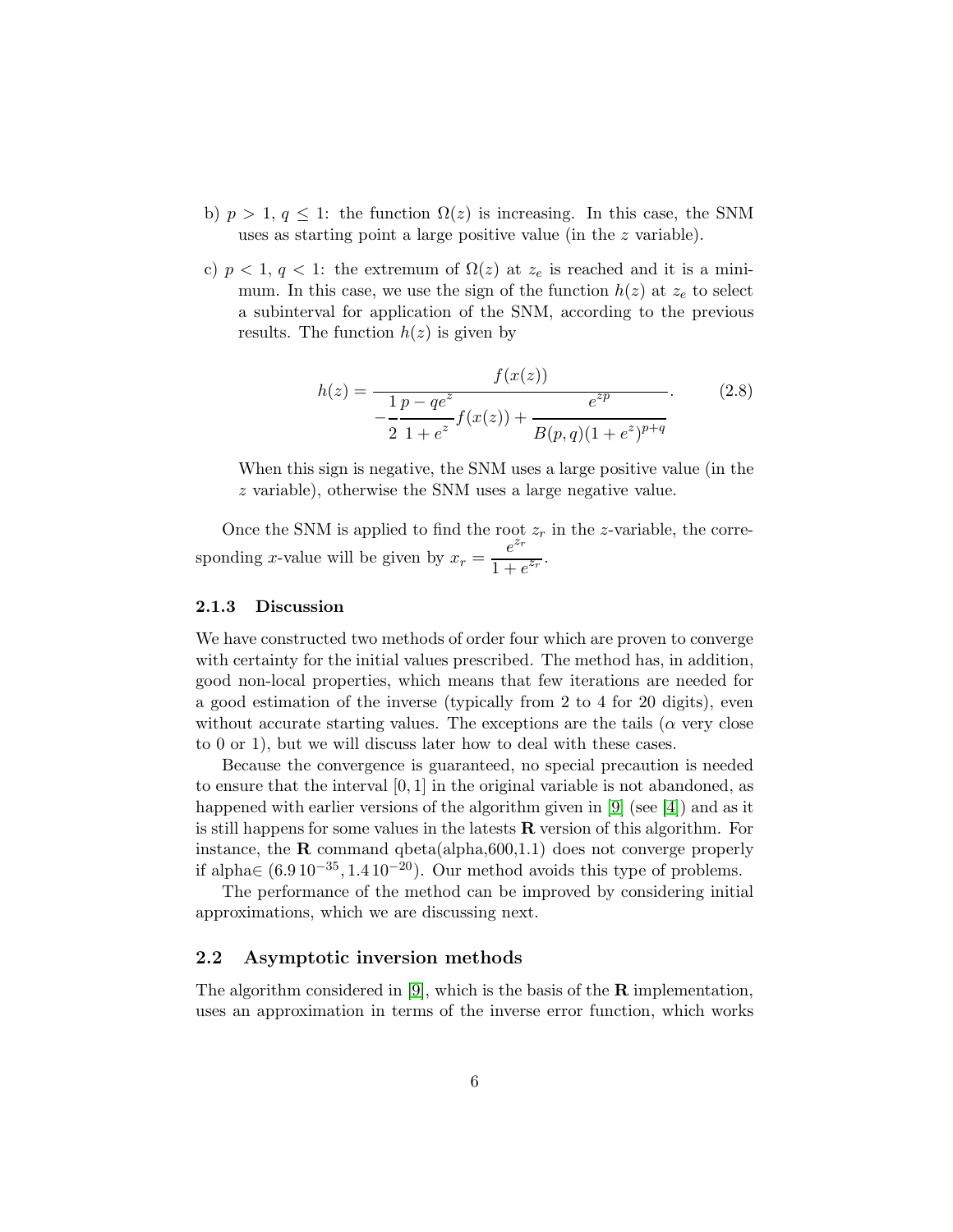reasonably away from the tails. However, this simple approximation does not give more than two accurate digits, except by accident.

Much more accurate initial approximations (some of them also in terms of error functions) can be obtained from asymptotics for large  $p$  and/or  $q$ . These are accurate approximations for large and not so large  $p$  and/or  $q$ , as we later discuss.

This section is based on the results given in [\[12\]](#page-18-2) and [\[13,](#page-18-3) §42.3].

#### <span id="page-6-2"></span>2.2.1 Inversion using the error function

We start with the following representation

$$
I_x(p,q) = \frac{1}{2}\text{erfc}\left(-\eta\sqrt{r/2}\right) - R_r(\eta),\tag{2.9}
$$

where we write  $p = r \sin^2 \theta$ ,  $q = r \cos^2 \theta$  with  $0 < \theta < \pi/2$  and  $\eta$  is given by

<span id="page-6-0"></span>
$$
-\frac{1}{2}\eta^2 = \sin^2\theta \log\frac{x}{\sin^2\theta} + \cos^2\theta \log\frac{1-x}{\cos^2\theta}.\tag{2.10}
$$

When we take the square root for  $\eta$ , we choose  $sign(\eta) = sign(x - sin^2 \theta)$ , this means  $sign(\eta) = sign(x - p/(p + q))$ . In this way, the relation between  $x \in (0, 1)$  and  $\eta \in (-\infty, \infty)$  becomes one-to-one.

Using this representation of  $I_x(p,q)$ , we solve the equation in [\(1.4\)](#page-1-0) first in terms of  $\eta$ . When  $r = p + q$  is a large parameter, the asymptotic method will provide an approximation to the requested value of  $\eta$  in the form

<span id="page-6-1"></span>
$$
\eta \sim \eta_0 + \frac{\eta_1}{r} + \frac{\eta_2}{r^2} + \frac{\eta_3}{r^3} + \dots \tag{2.11}
$$

The algorithm for computing the coefficients  $\eta_i$ ,  $i = 0, 1, 2, \ldots$  can be summarized as follows

1. The value  $\eta_0$  is obtained from the equation

<span id="page-6-3"></span>
$$
\frac{1}{2}\text{erfc}\left(-\eta_0\sqrt{r/2}\right) = \alpha. \tag{2.12}
$$

2. With  $\eta = \eta_0$ , equation [\(2.10\)](#page-6-0) is inverted to obtain a first approximation to the value of  $x$ . For inverting this equation, it seems convenient to write it in the form

$$
x^{p}(1-x)^{q} = \left(\frac{p}{r}\right)^{p} \left(\frac{q}{r}\right)^{q} e^{-r\eta^{2}/2}.
$$
 (2.13)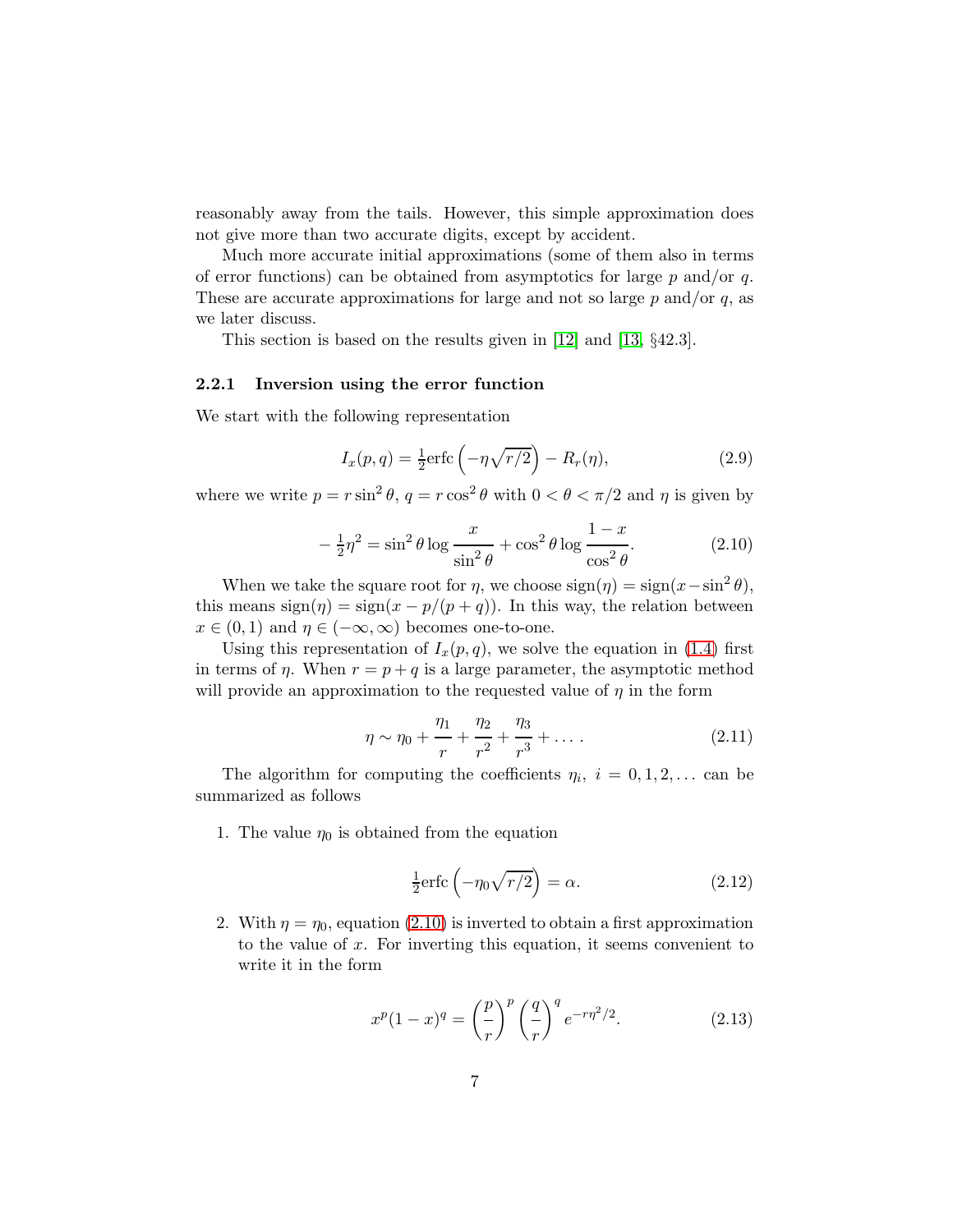3. With these values of  $\eta_0$  and x, the coefficient  $\eta_1$  is given by

$$
\eta_1 = \frac{\log(f(\eta_0))}{\eta_0},\tag{2.14}
$$

where  $f(\eta) = \frac{\eta \sin \theta \cos \theta}{(1 - \eta)^2}$  $\frac{h}{(x-\sin^2\theta)}$ .

4. Higher-order coefficients  $\eta_j, j = 2, 3, \ldots$  can be obtained in terms of  $x, \eta_0, \eta_1$ , sin  $\theta$  and cos  $\theta$ . As an example, the coefficient  $\eta_2$  is given by

$$
\eta_2 = \frac{1}{12\eta_0^3 c^2 s^2 (s^2 - x)^2} \left( s^6 \eta_0^2 - \eta_0^2 x^2 - s^4 \eta_0^2 - \eta_0^2 s^8 + 12s^6 c^2 - 12s^2 c^2 \eta_1 \eta_0^3 x + 12s^2 c^2 \eta_1 \eta_0^3 x^2 - 6\eta_0^2 s^2 c^2 \eta_1^2 x^2 + 12\eta_0^2 s^4 c^2 \eta_1^2 x + 2\eta_0^2 x s^2 + 2\eta_0^2 x s^6 - 6\eta_0^2 s^6 c^2 \eta_1^2 + 12s^2 c^2 \eta_0^2 x^2 - 12s^2 c^2 \eta_0^2 x - 2\eta_0^2 x s^4 - \eta_0^2 x^2 s^4 + 12s^2 s^2 - 24s^4 c^2 x + 12s^2 c^2 x^2 \right),
$$
\n(2.15)

where  $s = \sin \theta$ ,  $c = \cos \theta$ .

- 5. With these coefficients in the expansion [\(2.11\)](#page-6-1), a value for  $\eta$  is obtained. Then, the inversion of [\(2.10\)](#page-6-0) will provide the final asymptotic estimation of the x-value.
- Using [\(2.10\)](#page-6-0) we can derive the following expansion or small values of  $|\eta|$ :

$$
x = s2 + sc\eta + \frac{1 - 2s2}{3}\eta^{2} + \frac{13s^{4} - 13s^{2} + 1}{36sc}\eta^{3} +
$$
  

$$
\frac{46s^{6} - 69s^{4} + 21s^{2} + 1}{270s^{2}c^{2}}\eta^{4} + ...,
$$
 (2.16)

where  $s = \sin \theta$ ,  $c = \cos \theta$ . For larger values of  $|\eta|$ , with  $\eta < 0$ , we rewrite  $(2.10)$  in the form  $x(1-x)^\mu = u$ , where

$$
\mu = \cot^2 \theta
$$
,  $u = \exp \left[ (-\frac{1}{2}\eta^2 + s^2 \ln s^2 + c^2 \ln c^2)/s^2 \right]$ , (2.17)

and for small values of  $u$  we expand

$$
x = u + \mu u^{2} + \frac{3\mu(3\mu + 1)}{3!}u^{3} + \frac{4\mu(4\mu + 1)(4\mu + 2)}{4!}u^{4} + \frac{5\mu(5\mu + 1)(5\mu + 2)(5\mu + 3)}{5!}u^{5} + \dots
$$
\n(2.18)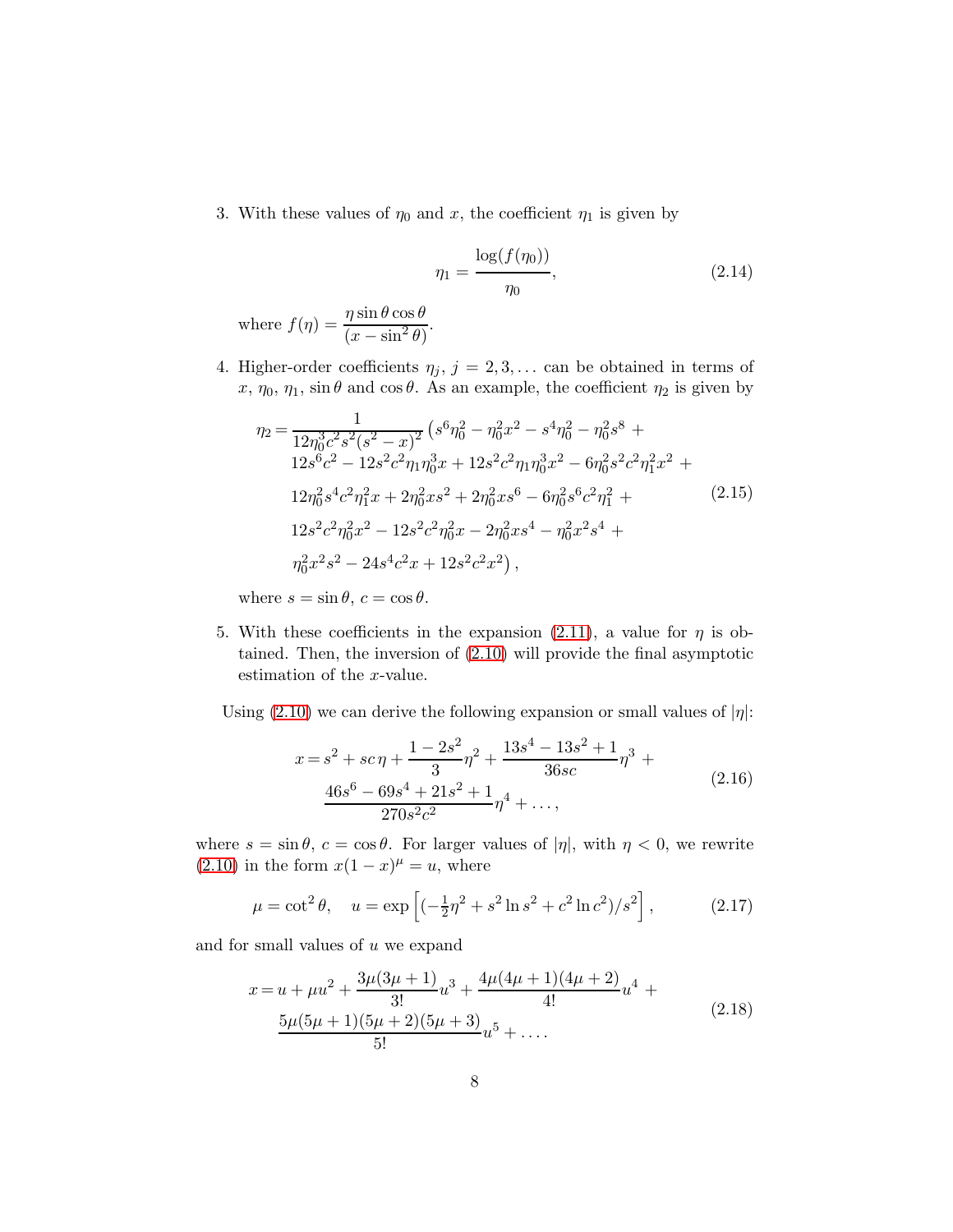A similar approach is possible for positive values of  $\eta$ , giving an expansion for x near unity. In that case we have the equation  $x^{\nu}(1-x) = v$ , where

$$
\nu = \tan^2 \theta, \quad v = \exp\left[(-\frac{1}{2}\eta^2 + s^2 \ln s^2 + c^2 \ln c^2)/c^2\right],\tag{2.19}
$$

and we have the expansion

$$
1 - x = v + \nu v^2 + \frac{3\nu(3\nu + 1)}{3!}v^3 + \frac{4\nu(4\nu + 1)(4\nu + 2)}{4!}v^4 + \frac{5\nu(5\nu + 1)(5\nu + 2)(5\nu + 3)}{5!}v^5 + \dots,
$$
\n(2.20)

The approximations to  $x$  obtained in this way will be used for starting the SNM for obtaining more accurate values of  $x$ .

#### 2.2.2 Inversion using the incomplete gamma function

In this case, we start from

<span id="page-8-0"></span>
$$
I_x(p,q) = Q(q, \eta p) + R_{p,q}(\eta), \tag{2.21}
$$

where  $Q(a, x)$  is the incomplete gamma function ratio.

The parameter  $\eta$  is given by

<span id="page-8-1"></span>
$$
\eta - \mu \log \eta + (1 + \mu) \log(1 + \mu) - \mu = -\log x - \mu \log(1 - x), \qquad (2.22)
$$

where  $\mu = q/p$  and x have the following corresponding points:

$$
x = 0 \iff \eta = +\infty \quad x = 1/(1 + \mu) \iff \eta = \mu, \quad x = 1 \iff \eta = 0. \tag{2.23}
$$

So, for  $x \in (0, 1)$  we have  $sign(\eta - \mu) = -sign(x - 1/(1 + \mu)).$ 

For the representation in  $(2.21)$  we assume that p is the large parameter, and we will obtain approximations to the value of  $\eta$  in the form

$$
\eta \sim \eta_0 + \frac{\eta_1}{p} + \frac{\eta_2}{p^2} + \frac{\eta_3}{p^3} + \dots, \ p \to \infty.
$$
 (2.24)

We follow similar ideas as in §[2.2.1.](#page-6-2) The value of  $\eta_0$  can be obtained by solving

$$
Q(q, \eta_0 p) = \alpha. \tag{2.25}
$$

The inversion of  $Q(a, x)$  can be done by using our inversion algorithm described in [\[7\]](#page-18-5).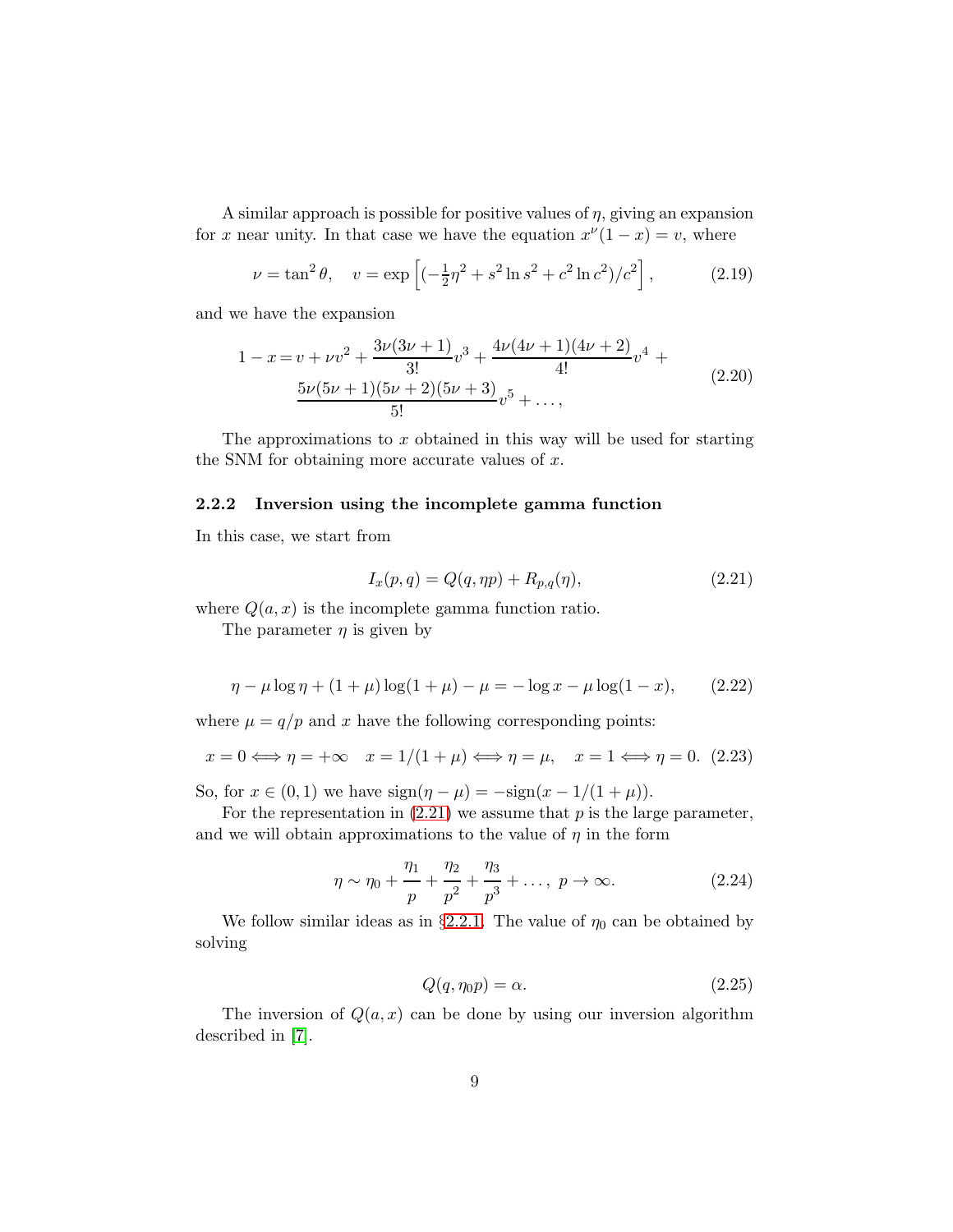Then, a value  $x_0$  is obtained by solving [\(2.22\)](#page-8-1) for x. With  $x_0$  and  $\eta_0$  we compute

$$
\eta_1 = \frac{\log \phi(\eta_0)}{1 - \mu/\eta_0},\tag{2.26}
$$

where  $\phi(\eta)$  is given by  $\phi(\eta) = \frac{\eta - \mu}{1 - \gamma(1 + \eta)}$  $1 - x(1 + \mu)$ 1  $\sqrt{1 + \mu}$ .

Other coefficients  $\eta_j$ ,  $j = 2, 3, \ldots$  can be obtained in terms of  $\mu$ ,  $x_0$ ,  $\eta_0$ and  $\eta_1$ .

To compute x from equation  $(2.22)$  we can use the inversion algorithm for computing x when in [\(2.10\)](#page-6-0)  $\eta$  is given. This follows from  $\mu = q/p = \cot^2 \theta$ and from writing [\(2.22\)](#page-8-1) in the form

$$
\sin^2 \theta \left( \mu - \eta + \mu \log \frac{\eta}{\mu} \right) = \sin^2 \theta \log \frac{x}{\sin^2 \theta} + \cos^2 \theta \log \frac{1 - x}{\cos^2 \theta}.
$$
 (2.27)

This equation can also be written as

$$
x^{p}(1-x)^{q} = \left(\frac{p}{r}\right)^{r} e^{q(1+\log \eta)-p\eta}.
$$
 (2.28)

#### <span id="page-9-0"></span>2.3 Interval estimation for the tails

Sharp lower and upper bounds for the solution x of the equation  $(1.4)$  in the lower  $(\alpha \to 0)$  and upper  $(\alpha \to 1)$  tails of the distribution function can be obtained by using fixed point iterations  $x_l^{n+1} = g_l(x_l^n)$  and  $x_u^{n+1} = g_u(x_u^n)$ , respectively, where the iteration functions  $g_l(x)$  and  $g_u(x)$  for the lower tail are given by [\[11\]](#page-18-4)

$$
g_l(x) = (\alpha B(p,q) (p - (p+q)x) (1-x)^{-q})^{1/p}, \qquad (2.29)
$$

and

$$
g_u(x) = \left(\frac{\alpha p B(p,q)}{\left(1 + \frac{(p+q)}{(p+1)}x + \frac{(p+q)(p+q+1)}{(p+1)(p+2)}x^2\right)(1-x)^q}\right)^{1/p}.
$$
 (2.30)

The starting value of the fixed point iterations is  $x = 0$ . The solution x of the equation [\(1.4\)](#page-1-0) satisfies  $x_l \leq x \leq x_u$ . These bounds of x can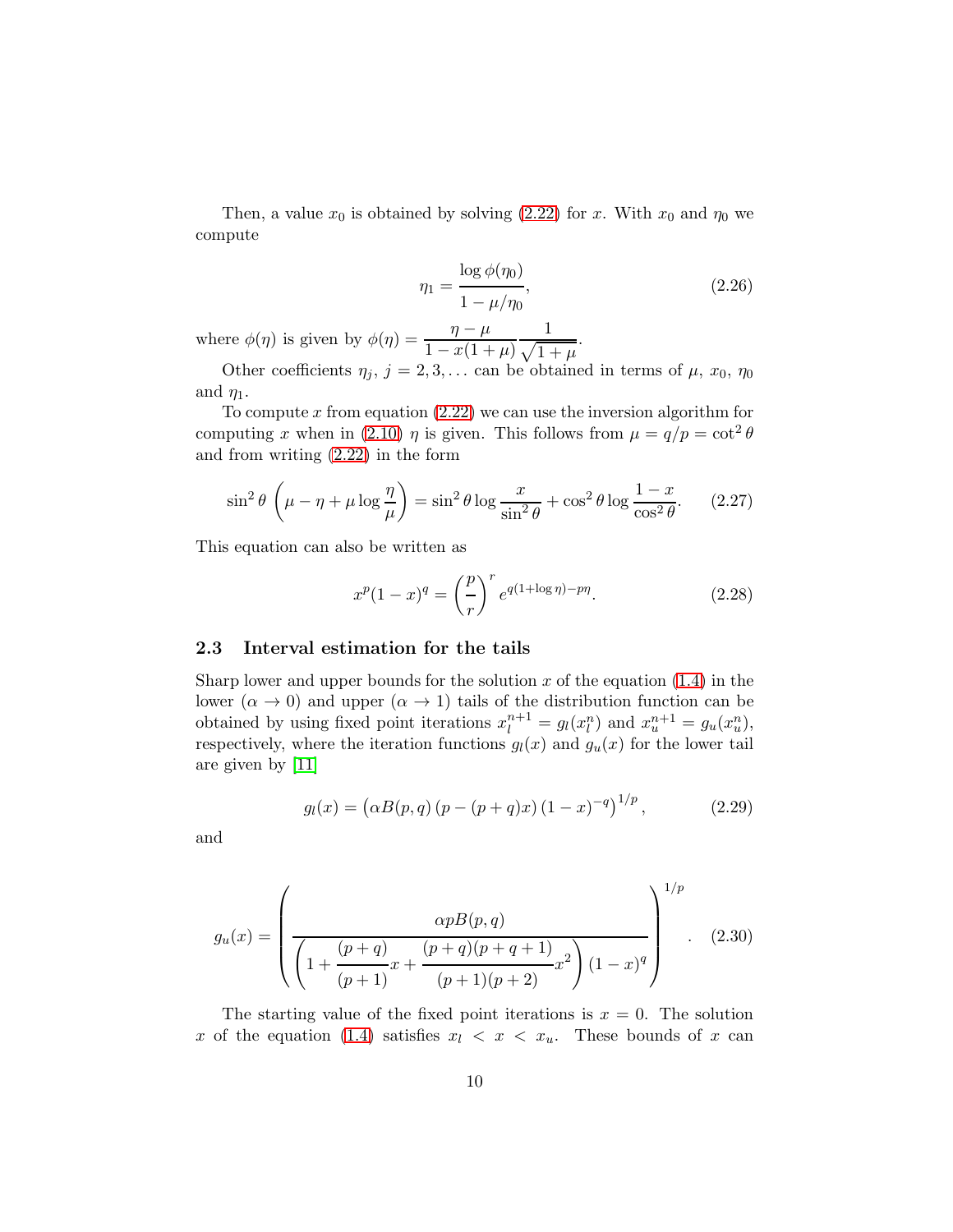be used as starting values for the SNM. Notice that, because a lower and an upper bound is obtained we have an estimation of the error for these approximations that can be used to decide if they are accurate enough.

We notice that the approximation for the lower tail used in [\[9\]](#page-18-0) (and also in the **R** implementation) is just  $g_l(0) = g_u(0)$ . Our approximation is more accurate and provides upper and lower bounds.

For the upper tail, the iteration functions are the same as before, but with p and q interchanged (by using  $(1.3)$ ). The bounds are then given for  $1-x$ .

## <span id="page-10-2"></span>3 Numerical testing

In this section we illustrate the use of the different methods with numerical examples which will help in deciding how to combine the methods in order to obtain fast reliable algorithms (which are described in section [4\)](#page-15-0).

#### <span id="page-10-1"></span>3.1 Initial values obtained with the asymptotic approximations

In Tables 1 and 2 we show examples of the accuracy obtained in the computation of  $|I_x(p,q) - \alpha|/\alpha$  with x the values provided by the asymptotic approximations (before iterating the SNM). [1](#page-10-0)

The asymptotic methods provide relatively good initial values even for quite small values of p and q: using  $10^7$  random points in the region  $(p, q, \alpha) \in$  $(0.5, 1.5) \times (0.7, 1.5) \times (0, 1)$  we have tested that a relative accuracy better than 0.06 was obtained when computing  $|I_x(p,q) - \alpha|/\alpha$  with x, the asymptotic approximations obtained using the error function. With these initial values, not more than two iterations of the SNM are needed to obtain an accuracy better than  $5.0 10^{-13}$ . The function  $I_x(p,q)$  is computed in the iterations of the SNM by using a continued fraction representation

$$
I_x(p,q) = \frac{x^p(1-x)^q}{pB(p,q)} \left( \frac{1}{1+} \frac{d_1}{1+} \frac{d_2}{1+} \frac{d_3}{1+} \dots \right), \tag{3.1}
$$

where

<span id="page-10-0"></span><sup>&</sup>lt;sup>1</sup>In Table 1 the accuracy  $5.6 10^{-16}$  corresponds to the case  $I_x(3,3) = 0.5$ : because of the symmetry, x should be 0.5 (exact), and  $\eta$  defined in [\(2.10\)](#page-6-0) becomes 0, the same as  $\eta_0$ in [\(2.12\)](#page-6-3). This explains why that result in the table becomes so small.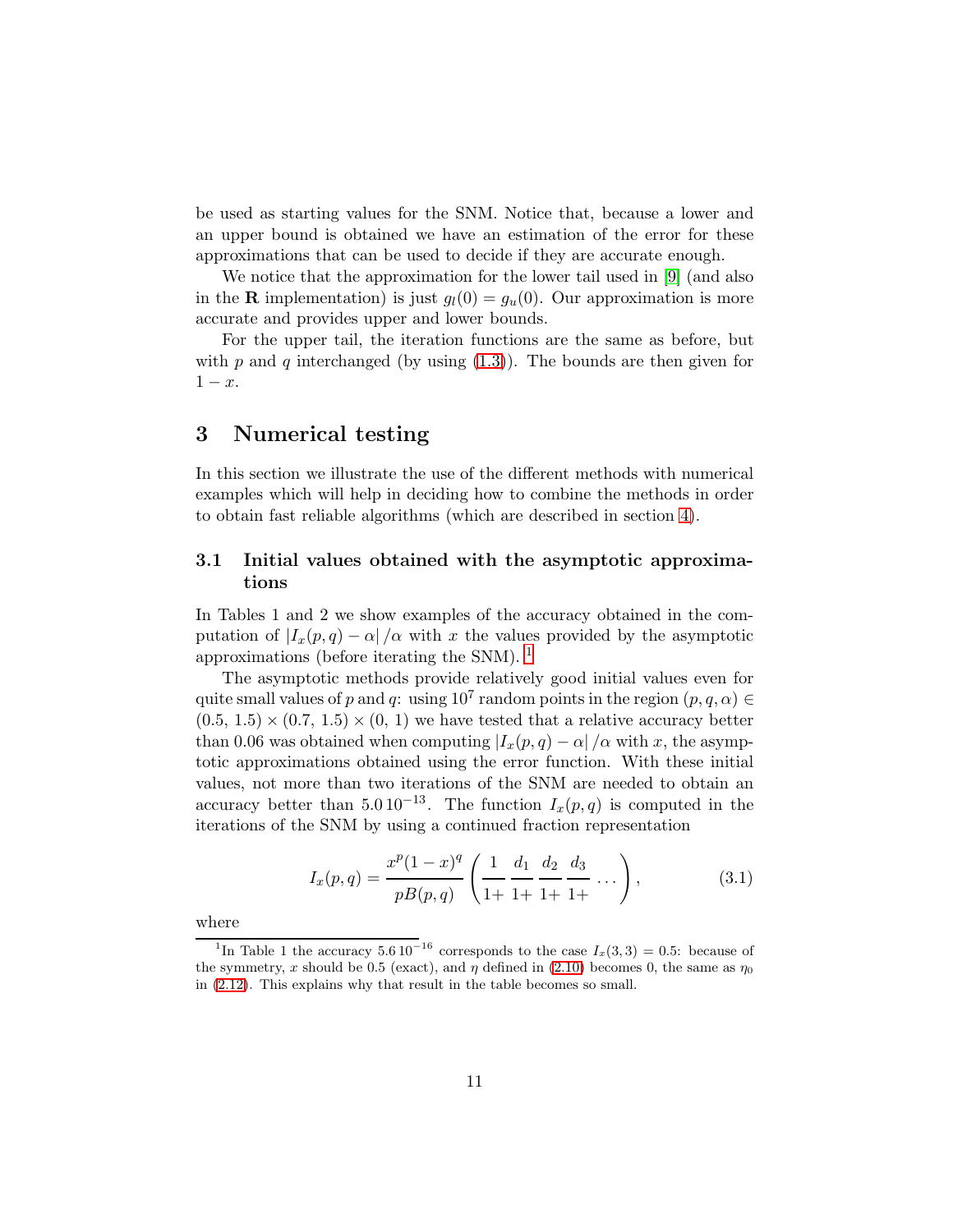| $\alpha$  | $p=4$        | $p=3$          | $p=2$                   |
|-----------|--------------|----------------|-------------------------|
| $10^{-6}$ | $6.310^{-4}$ | $1.610^{-3}$   | $1.8\overline{10^{-3}}$ |
| $10^{-3}$ | $3.210^{-4}$ | $1.610^{-3}$   | $4.510^{-3}$            |
| 0.1       | $2.710^{-4}$ | $4.010^{-4}$   | $1.910^{-3}$            |
| 0.3       | $2.910^{-5}$ | $3.910^{-6}$   | $5.9\,10^{-5}$          |
| 0.5       | $2.910^{-5}$ | $5.610^{-16}$  | $2.910^{-5}$            |
| 0.7       | $2.610^{-5}$ | $1.710^{-6}$   | $1.2\,10^{-5}$          |
| 0.9       | $2.210^{-4}$ | $4.510^{-5}$   | $2.910^{-5}$            |
| 0.999     | $4.510^{-6}$ | $1.6\,10^{-6}$ | $3.2\,10^{-7}$          |
| 0.99999   | $2.910^{-8}$ | $1.8\,10^{-8}$ | $6.210^{-9}$            |

**Table 1.** Relative errors  $|I_x(p,q) - \alpha|/\alpha$  for  $r = p + q = 6$  using the estimates provided by the asymptotic inversion method with the error function.

$$
d_{2m} = \frac{m(q-m)x}{(p+2m-1)(p+2m)},
$$
  
\n
$$
d_{2m+1} = -\frac{(p+m)(p+q+m)x}{(p+2m)(p+2m+1)}.
$$
\n(3.2)

For the computation of the Beta function  $B(p,q)$ , it is convenient, in particular when  $p$  and  $q$  are large, to use the following expression in terms of the scaled gamma function  $\Gamma^*(x)$ :

$$
B(p,q) = \sqrt{2\pi} \sqrt{\frac{1}{p} + \frac{1}{q}} \left( \frac{p^{\frac{p}{p+q}} q^{\frac{q}{p+q}}}{p+q} \right)^{p+q} \frac{\Gamma^*(p)\Gamma^*(q)}{\Gamma^*(p+q)},
$$
(3.3)

where  $\Gamma^*(x)$  is defined as

$$
\Gamma^*(x) = \frac{\Gamma(x)}{\sqrt{2\pi/x} x^x e^{-x}}, \quad x > 0.
$$
\n
$$
(3.4)
$$

The function  $\Gamma^*(x)$  is computed using the function **gamstar** included in a previous package developed by the authors [\[8\]](#page-18-6).

### 3.2 Initial values obtained in the tails of the distribution function

The interval estimations in the tails of the central beta distribution function by using the fixed point iterations of §[2.3,](#page-9-0) can be also used for providing starting values of the SNM. This will be particularly useful for quite small values of the parameters  $p$  and  $q$ , where the asymptotic method cannot be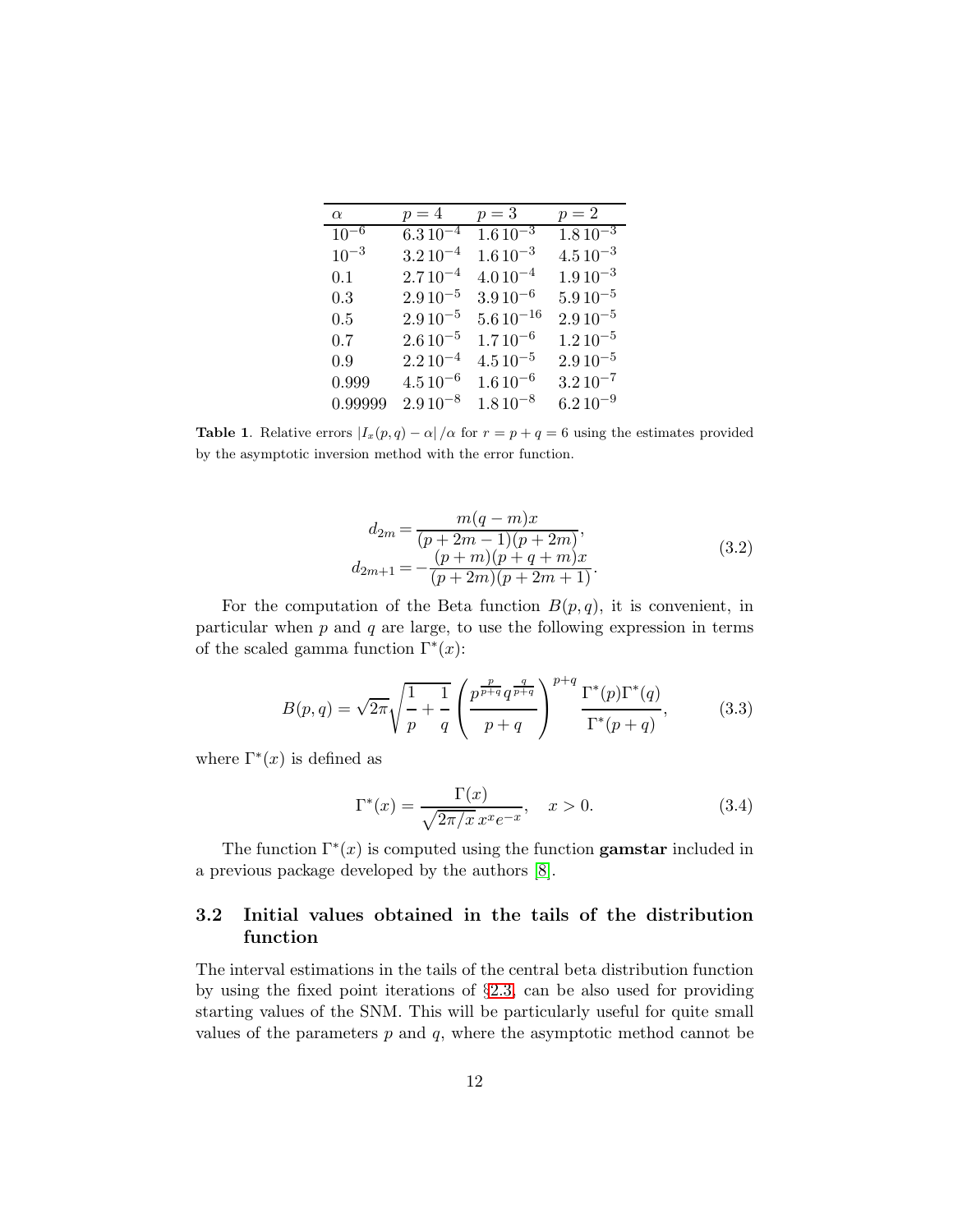| $\alpha$  | $\mu=0.1$                 | $\mu=0.5$      | $\mu = 2$      |
|-----------|---------------------------|----------------|----------------|
| $10^{-6}$ | $8.1\,\overline{10^{-5}}$ | $2.210^{-4}$   | $4.010^{-4}$   |
| $10^{-4}$ | $3.3\,10^{-4}$            | $2.3\,10^{-5}$ | $2.210^{-4}$   |
| 0.1       | $2.410^{-4}$              | $1.910^{-4}$   | $2.510^{-5}$   |
| 0.3       | $1.3\,10^{-4}$            | $1.410^{-4}$   | $3.6\,10^{-5}$ |
| $0.5\,$   | $7.810^{-5}$              | $9.8\,10^{-5}$ | $3.210^{-5}$   |
| 0.7       | $3.910^{-5}$              | $6.1\,10^{-5}$ | $2.410^{-5}$   |
| 0.9       | $1.110^{-5}$              | $2.3\,10^{-5}$ | $1.110^{-5}$   |
| 0.999     | $1.010^{-7}$              | $3.010^{-7}$   | $2.210^{-7}$   |
| 0.99999   | $1.010^{-9}$              | $3.210^{-9}$   | $2.910^{-9}$   |

**Table 2.** Relative errors  $|I_x(p,q) - \alpha|/\alpha$  for  $p = 7$  and several values of  $\mu = q/p$  using the estimates provided by the asymptotic inversion method with the incomplete gamma function.

applied. It is important to note that when the value of the parameters  $p$  or q are close to 0, the inversion of  $I_x(p,q)$  becomes problematic in the lower (when  $p \to 0$ ) or upper (when  $q \to 0$ ) tail of the cumulative distribution function, because of the particular shape of the functions.

In Table 3 we show the relative errors  $1 - x_l/x$  and  $1 - x_u/x$  obtained with the lower and upper bounds, respectively, for the solution  $x$  of the equation [\(1.4\)](#page-1-0) for small values of p, q and  $\alpha$ . The bounds (computed in the examples using Maple) are obtained with just three iterations of the fixed point methods of  $\S 2.3$ . We have also tested that for small values of p and q, the bounds provide in all cases reasonable approximations for starting the SNM, no matter if the value of  $\alpha$  is small. Besides, even for not so small values of p and q, the bounds provide very accurate estimations when  $\alpha$  is very small. In some cases, these estimations could be even better than the estimations of the asymptotic method.

### 3.3 Performance of the SNM for small values of the parameters

We have tested that the scheme for the SNM, as described in  $\S 2.1$  $\S 2.1$  when the parameters  $p$  and  $q$  are both small, also provides a good uniform accuracy in the computation: using  $10^7$  random points in the region  $(p, q, \alpha) \in$  $(0.1, 0.5) \times (0.1, 0.7) \times (0, 1)$  we have tested that a relative accuracy better than 4.8 10<sup>-13</sup> was obtained when computing  $|I_x(p,q) - \alpha|/\alpha$ . The maximum number of iterations of the SNM was 3.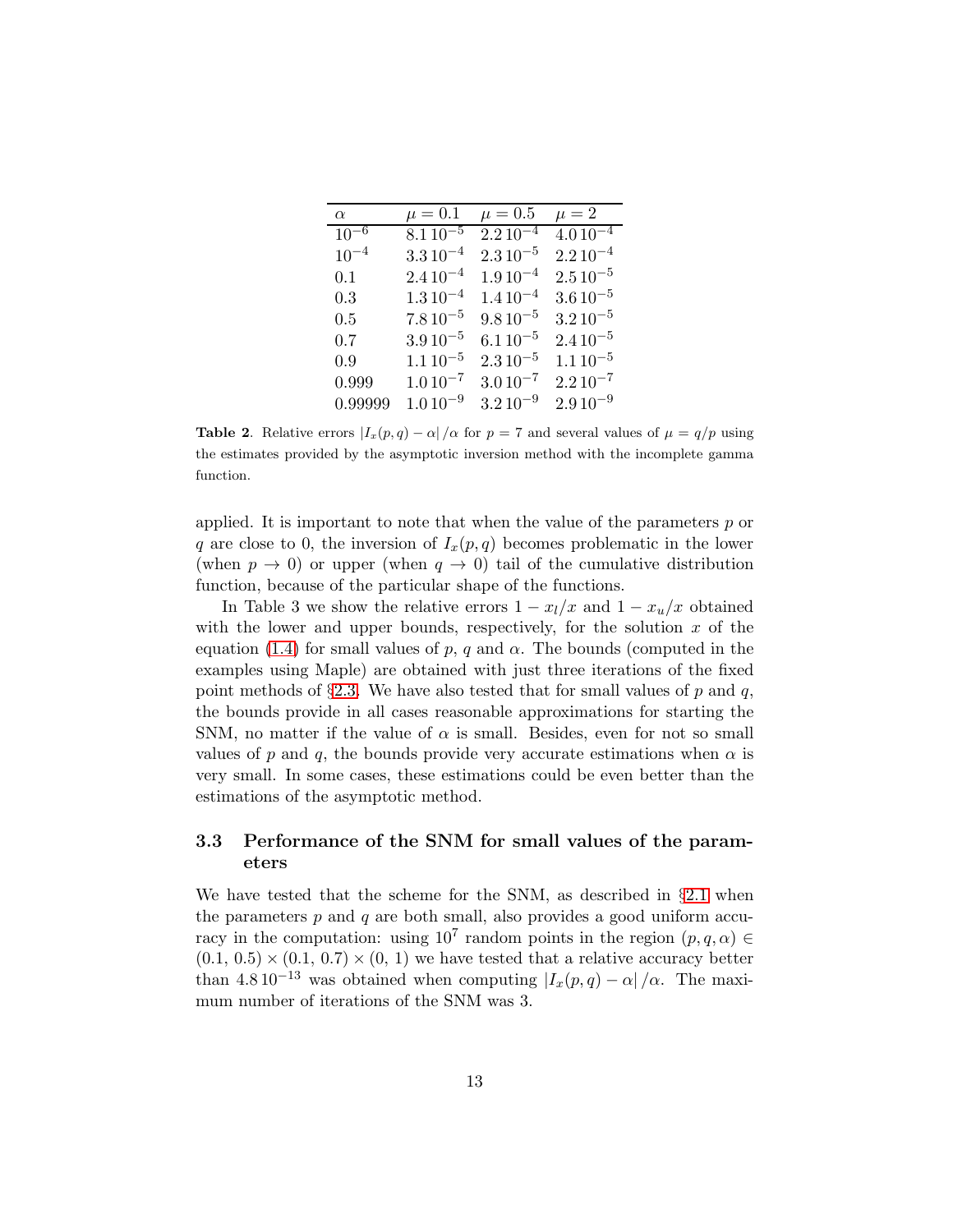| $\alpha$  |      | $p = 0.3$                   | $p = 0.4$      |
|-----------|------|-----------------------------|----------------|
|           |      | $q = 0.4$                   | $q = 0.3$      |
| $10^{-7}$ | (LB) | $-1.2\,\overline{10^{-22}}$ | $-5.910^{-17}$ |
|           | (UB) | $7.810^{-49}$               | $1.110^{-49}$  |
| $10^{-5}$ | (LB) | $-5.410^{-16}$              | $-5.910^{-12}$ |
|           | (UB) | $1.3\,10^{-48}$             | $5.610^{-36}$  |
| $10^{-3}$ | (LB) | $-2.510^{-9}$               | $-5.910^{-7}$  |
|           | (UB) | $8.5\,10^{-29}$             | $5.610^{-21}$  |

**Table 3.** Relative errors  $1 - x_l/x$  and  $1 - x_u/x$  obtained with the lower (LB) and upper (UB) bounds for the solution x of the equation  $(1.4)$ .

#### 3.4 Efficiency testing

As we have shown in §[3.1,](#page-10-1) the asymptotic method provides very accurate initial values for starting the SNM even for small values of the parameters  $p$ and q. But apart from accuracy, an important feature of any computational scheme is also efficiency. So, we have compared whether the combined use of the asymptotic approximations plus iterations of the SNM is more efficient or not than the sole use of the SNM. In Table 4 we show CPU times spent by 20000 runs of the inversion algorithm for different values of p, q and  $\alpha$  using three methods of computation: a) asymptotic inversion method using the error function for estimating the initial value plus iterations of the SNM; b) asymptotic inversion method using the gamma function for estimating the initial value plus iteration of the SNM; c) iterations of the SNM with starting values obtained as discussed in §[2.1.](#page-2-0) In all cases the SNM is iterated until the solution of equation [\(1.4\)](#page-1-0) is obtained with an accuracy near full double precision.

The results in Table 4 and additional testing for other parameter values, indicate that the sole use of the SNM is efficient in all cases for the inversion of the cumulative central beta distribution, but specially when the values of the parameter  $\alpha$  are neither very small nor near to 1.

A different scenario arises when the solution of equation [\(1.4\)](#page-1-0) is computed with an aimed accuracy better than 10−<sup>8</sup> (single precision). In this case, just using the approximations provided by the asymptotic expansions will be enough to obtain such an accuracy for a wide range of parameters.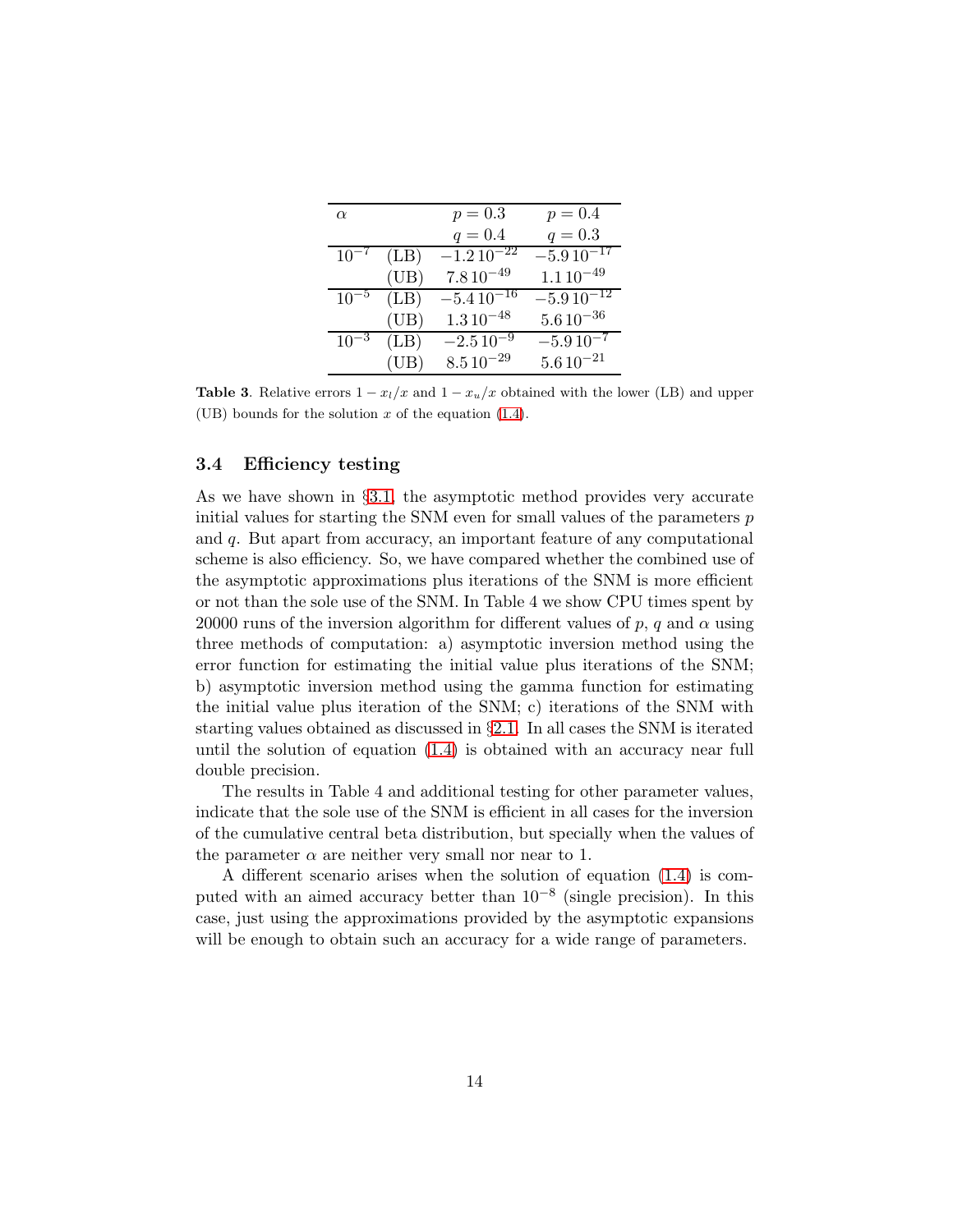| $\alpha$  | Method         | $p=4$ |        |        | $p = 50, p = 100, p = 150,$ | $p = 300,$ |
|-----------|----------------|-------|--------|--------|-----------------------------|------------|
|           |                | $q=3$ | $q=60$ | $q=80$ | $q = 1.0$                   | $q = 400$  |
| $10^{-6}$ | M1             | 0.22  | 0.29   | 0.22   | 0.4                         | 0.20       |
|           | M <sub>2</sub> | 0.31  | 0.39   | 0.31   | 0.22                        | 0.33       |
|           | M3             | 0.32  | 0.34   | 0.34   | 0.39                        | 0.38       |
| $10^{-4}$ | M1             | 0.22  | 0.23   | 0.19   | 0.36                        | 0.22       |
|           | M <sub>2</sub> | 0.34  | 0.34   | 0.31   | 0.33                        | 0.33       |
|           | M3             | 0.25  | 0.27   | 0.28   | 0.27                        | 0.33       |
| 0.3       | M1             | 0.19  | 0.16   | 0.17   | 0.20                        | 0.17       |
|           | M <sub>2</sub> | 0.31  | 0.28   | 0.30   | 0.19                        | 0.30       |
|           | M3             | 0.11  | 0.19   | 0.20   | 0.19                        | 0.17       |
| 0.7       | M1             | 0.20  | 0.17   | 0.16   | 0.23                        | 0.18       |
|           | M <sub>2</sub> | 0.33  | 0.28   | 0.30   | 0.23                        | 0.30       |
|           | M3             | 0.16  | 0.19   | 0.19   | 0.16                        | 0.19       |
| 0.999     | M1             | 0.17  | 0.17   | 0.17   | 0.14                        | 0.16       |
|           | M <sub>2</sub> | 0.25  | 0.28   | 0.28   | 0.16                        | 0.33       |
|           | M3             | 0.25  | 0.27   | 0.28   | 0.16                        | 0.27       |

Table 4. CPU times (in seconds) for 20000 runs of the inversion algorithm using different methods. M1: Asymptotic inversion method using the error function +SNM; M2: Asymptotic inversion method using the gamma function +SNM; M3: SNM. The SNM is iterated until the solution of equation [\(1.4\)](#page-1-0) is obtained with an accuracy near full double precision.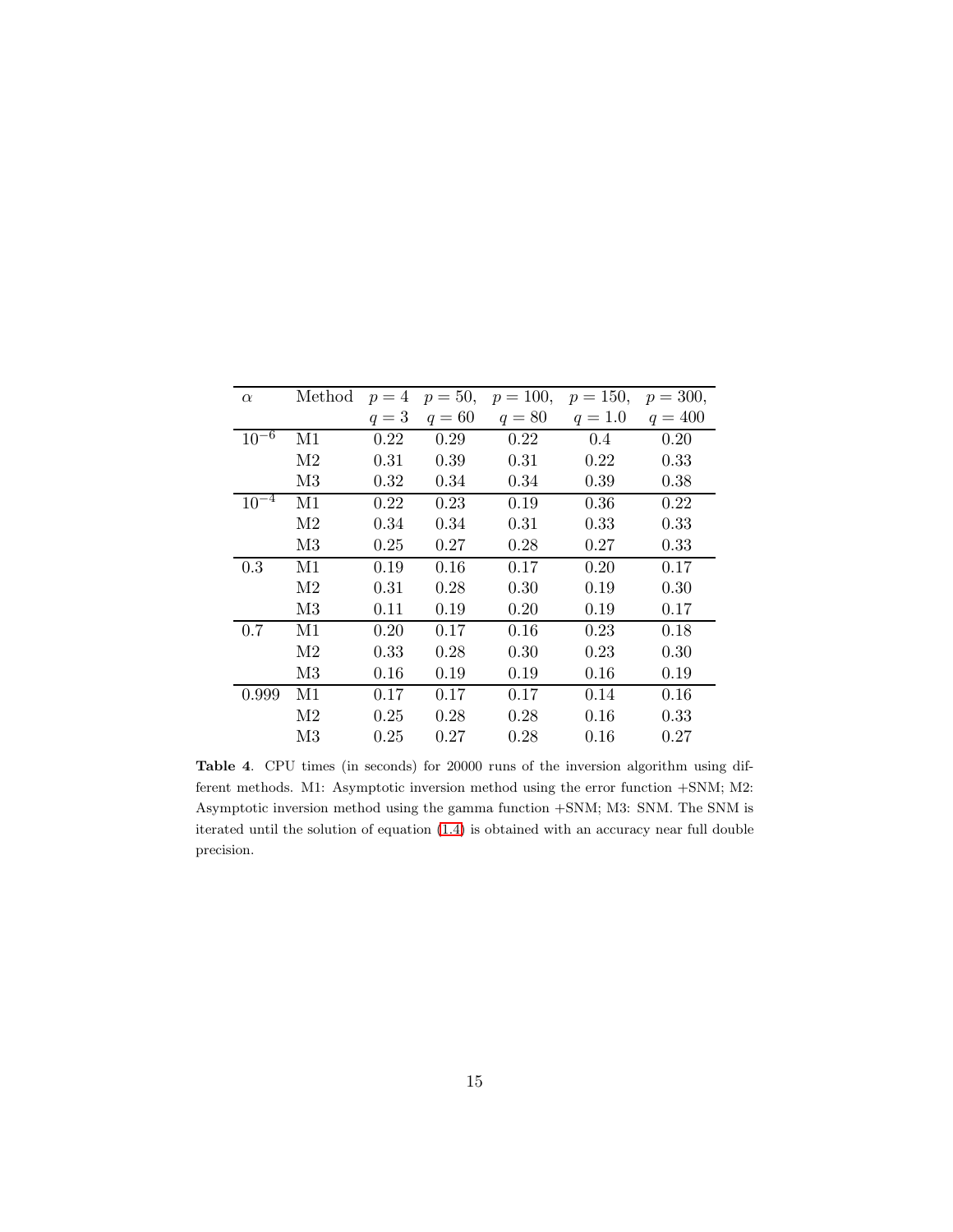# <span id="page-15-0"></span>4 Proposed algorithms

Based on the previous numerical experiments of §[3,](#page-10-2) we conclude that if the precision required is not very high, the initial approximations given by asymptotics or by the tail estimations could be sufficient in a large range of the parameters. However, for higher precision the use of the SNM must be prevalent.

This leads us to suggest two different schemes for computing the solution x of the equation  $(1.4)$ .

- SCHEME 1. Algorithm for the inversion of the cumulative central beta distribution with an accuracy near double precision:
	- If  $\alpha \leq 0.01$ 
		- For  $p < 0.3$ , use the upper bound of  $\S 2.3$  $\S 2.3$  as solution of the equation [\(1.4\)](#page-1-0).
		- For  $0.3 < p < 1$ , use the SNM as described in §[2.1](#page-2-0) using as starting values the bounds of §[2.3.](#page-9-0)
		- For  $1 < p < 30$  and  $q < 1$ , use the SNM, using as starting values the bounds of §[2.3.](#page-9-0)
		- For  $p > 30$  and  $q < 0.5$ , use the SNM, using as starting values the bounds of §[2.3.](#page-9-0)
		- For  $p > 30$ ,  $0.5 < q < 5$ : a) if  $\alpha > 0.0001$  use the SNM, using as starting values the approximation provided by the uniform asymptotic expansion in terms of the gamma function; b) if  $\alpha$  < 0.0001 use the SNM, using as starting values the bounds of §[2.3.](#page-9-0)
		- In other cases, use the SNM as described, using as starting values the approximations provided by the uniform asymptotic expansion in terms of the error function in other cases.
	- When  $0.01 < \alpha \leq 0.5$ 
		- For  $1 < q < 5$  and  $p > 50$ , use the SNM, using as starting values the approximations provided by the uniform asymptotic expansion in terms of the incomplete gamma function.
		- For  $p > 30$  and  $q > 30$ , use the SNM, using as starting values the approximations provided by the uniform asymptotic expansion in terms of the error function.
		- In other cases, use the SNM as described in §[2.1.](#page-2-0)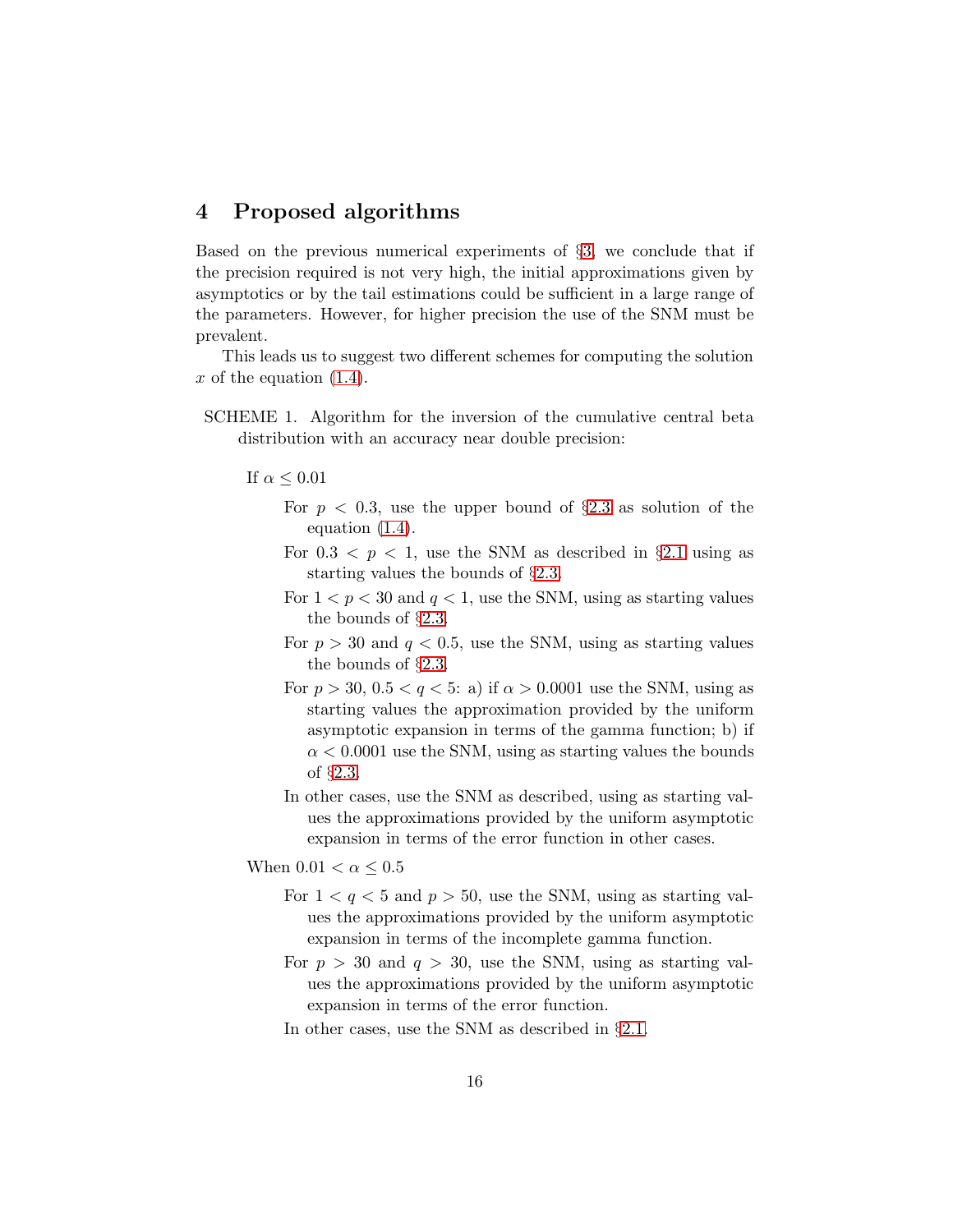- For  $0.5 < \alpha < 1$ , use the relation  $(1.3)$  and apply the previous steps to solve  $1 - x$  in  $I_{1-x}(q, p) = 1 - \alpha$ .
- SCHEME 2. Algorithm for the inversion of the cumulative central beta distribution with an accuracy near single precision:
	- If  $\alpha \leq 0.01$ 
		- For  $p < 0.5$ , use the upper bound of  $\S 2.3$  $\S 2.3$  as solution of the equation [\(1.4\)](#page-1-0).
		- For  $0.5 < p < 1$ , use the SNM as described in §[2.1](#page-2-0) using as starting values the bounds of §[2.3.](#page-9-0)
		- For  $1 < p < 30$  and  $q < 1$ , use the SNM, using as starting values the bounds of §[2.3.](#page-9-0)
		- For  $p > 30$  and  $q < 0.5$ , use the SNM, using as starting values the bounds of §[2.3.](#page-9-0)
		- For  $p > 30$ ,  $0.5 < q < 5$ : a) if  $\alpha > 0.0001$  use the SNM, using as starting values the approximation provided by the uniform asymptotic expansion in terms of the gamma function; b) if  $\alpha$  < 0.0001 use the SNM, using as starting values the bounds of §[2.3.](#page-9-0)
		- In other cases, use the SNM as described in §[2.1](#page-2-0) using as starting values the approximations provided by the uniform asymptotic expansion in terms of the error function in other cases.
	- When  $0.01 < \alpha \leq 0.5$ 
		- For  $1 < q < 3$ ,  $p > 160$  and  $\alpha > 0.1$ , use the approximation provided by the uniform asymptotic expansion in terms of the incomplete gamma function as solution of the equation [\(1.4\)](#page-1-0).
		- For  $p > 30$  and  $q > 30$ , use the approximation provided by the uniform asymptotic expansion in terms of the error function as solution of the equation [\(1.4\)](#page-1-0).
		- In other cases, use the SNM as described in §[2.1.](#page-2-0)
	- For  $0.5 < \alpha < 1$ , use the relation  $(1.3)$  and apply the previous steps to solve  $1 - x$  in  $I_{1-x}(q, p) = 1 - \alpha$ .

### 5 Conclusions

We have presented methods for the inversion of cumulative beta distributions which improve previously existing methods. We have described how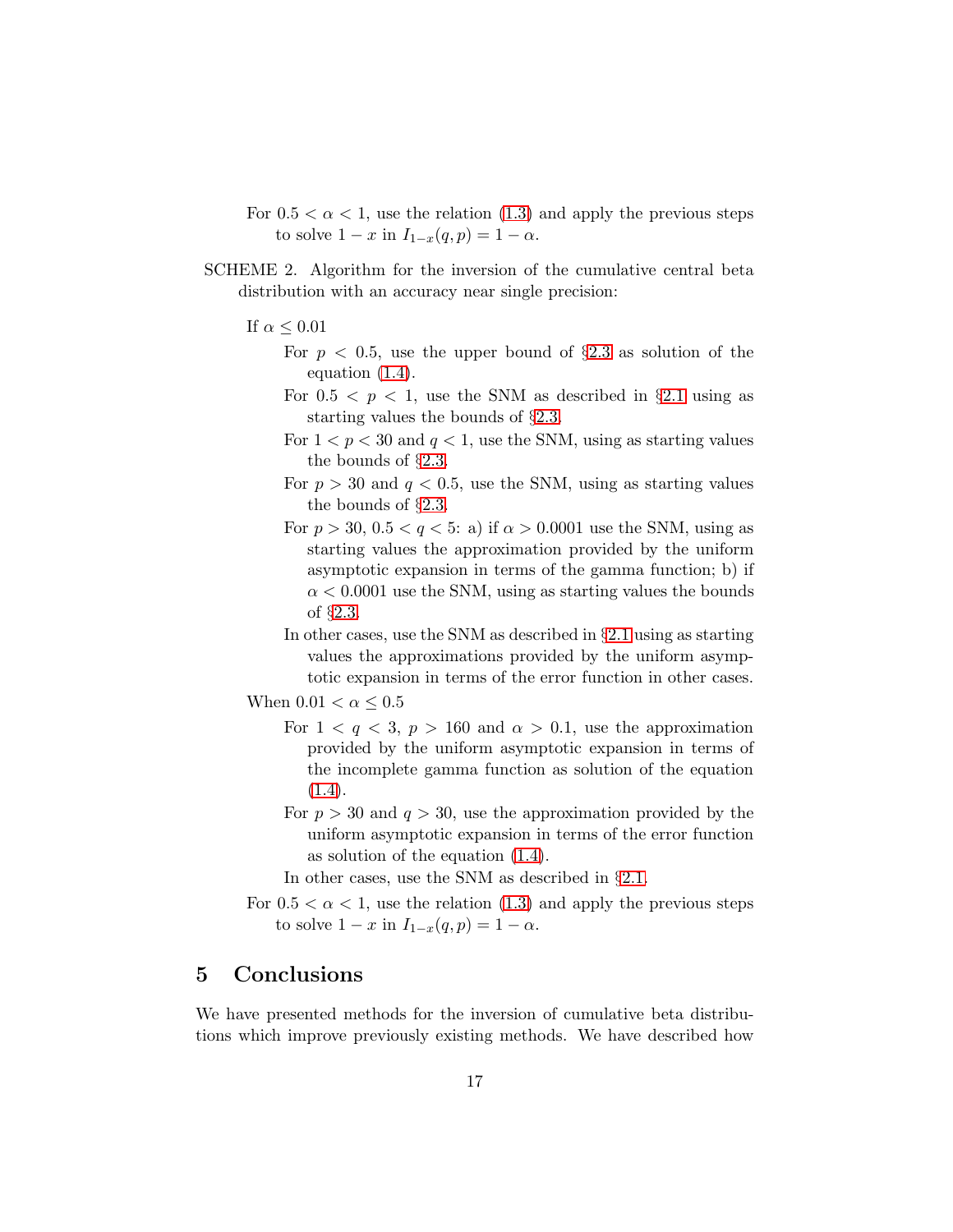the Schwarzian-Newton method provides a standalone method with certified convergence which is in itself an efficient method, even without accurate initial estimations (except at the tails). In addition, we have discussed how to improve the efficiency by estimating the quantile function using asymptotics for large  $p$  and/or  $q$  and by considering sharp upper and lower bounds for the tails. These initial estimations are considerably more accurate than the simple approximations used in some standard mathematical software packages (like  $\bf{R}$ ) and, combined with the fourth order SNM, provide efficient and reliable algorithms for the inversion of cumulative beta distributions.

### 6 Acknowledgements

The authors acknowledge financial support from *Ministerio de Economía*  $y$ Competitividad, project MTM2012-34787. NMT thanks CWI, Amsterdam, for scientific support.

### <span id="page-17-0"></span>References

- <span id="page-17-2"></span>[1] R.W. Abernathy and R.P. Smith. Algorithm 724: Program to Calculate F-Percentiles. ACM Trans Math Soft, 19(4):481–483, 1993.
- [2] K. J. Berry, P. W. Mielke, and G. W. Cran. Algorithm as r83: A remark on algorithm as 109: Inverse of the incomplete beta function ratio. Appl. Statist., 39(2):309–310, 1990.
- <span id="page-17-3"></span>[3] K. J. Berry, P. W. Mielke, and G. W. Cran. Correction to algorithm as r83-a remark on algorithm as 109: Inverse of the incomplete beta function ratio. Appl. Statist., 40(1):236, 1991.
- <span id="page-17-1"></span>[4] G. W. Cran, K. J. Martin, and G. E. Thomas. Remark as r19 and algorithm as 109: A remark on algorithms: As 63: The incomplete beta integral as 64: Inverse of the incomplete beta function ratio. Appl. Statist., 26(1):111–114, 1977.
- <span id="page-17-5"></span>[5] A.R. Didonato and A.H. Morris. Algorithm 708: Significant digit computation of the incomplete beta function ratios. ACM Trans. Math. Softw., 18(3):360–373, 1992.
- <span id="page-17-4"></span>[6] A. Gil, J. Segura, and N. M. Temme. Numerical Methods for Special Functions. Society for Industrial and Applied Mathematics (SIAM), Philadelphia, PA, 2007.